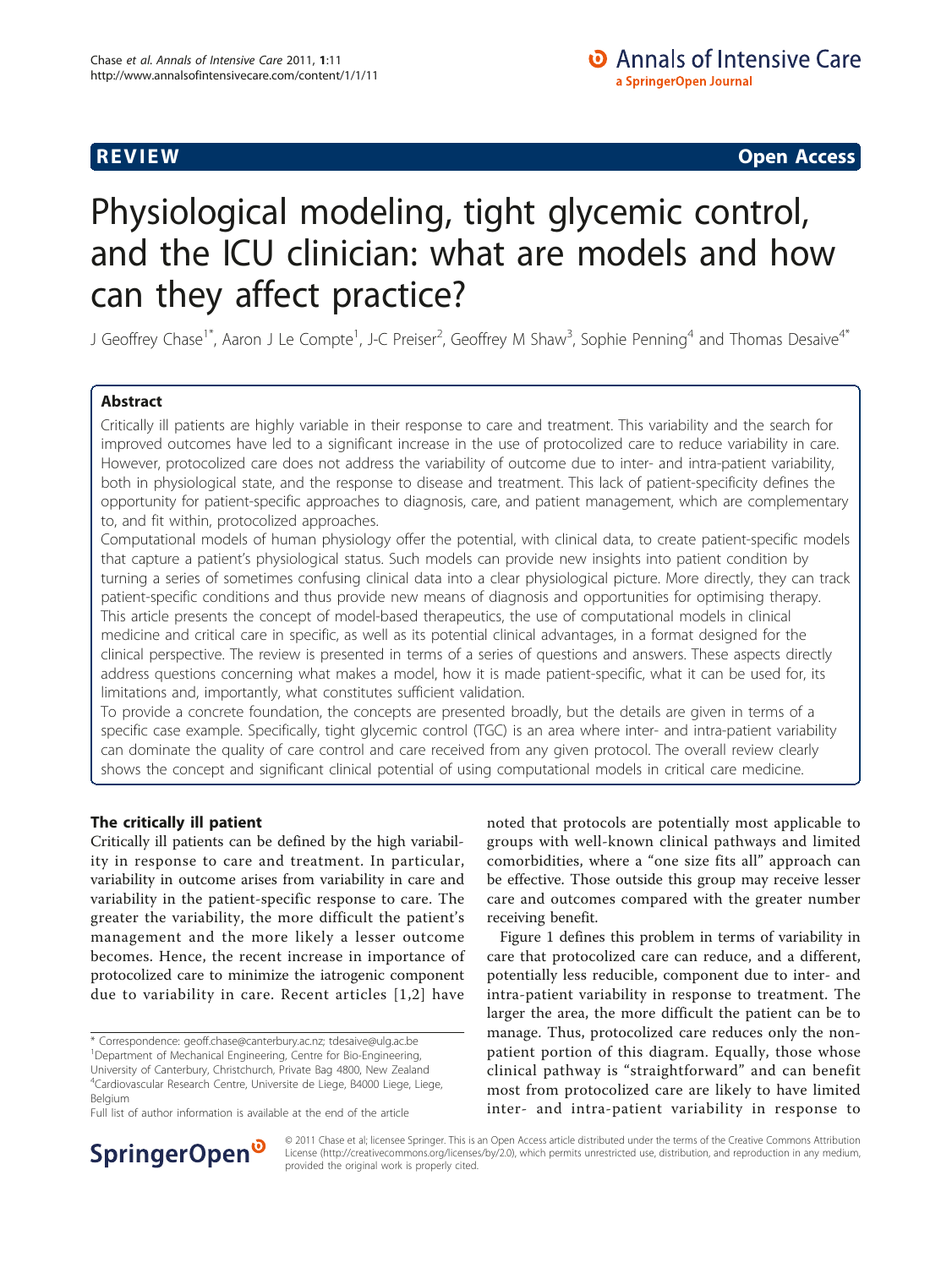

<span id="page-1-0"></span>

treatment. Hence, the smallest, least variable case is one in which intra-patient response is reduced or managed in a patient-specific fashion, thus separating the final area into several smaller ones. A focus of this paper is that the model-based methods discussed here can provide patient-specific care that is robust to these intraand inter-patient variabilities.

This issue is evident in many areas of care. For example, why are the complications of diabetes and therapeutic anticoagulation a leading cause of death or iatrogenic harm when they are amongst the most highly researched and understood fields in medicine? A PubMed search using the key words "diabetes mellitus" and "anticoagulation" returned 19,008 and 288,774 references, respectively, and a Google search multiplied these numbers to 1.14 M and 9.48 M pages. The collective experience of the drugs used in these conditions also is enormous; insulin, heparin, and warfarin were first used in humans more than 89, 76, and 57 years ago, respectively, and yet despite huge knowledge and experience, management of these conditions is fraught with problems.

What has led to this paradox? If, for example, managing diabetes was as straightforward as popping a few tablets or a daily insulin injection, doctors and patients would not still be struggling to get this right. Unfortunately, patients with diabetes have a widely variable clinical response, both within and between individuals, which often leaves clinicians unsuccessfully grappling with these nonlinear behaviors and responses. The randomized controlled trial (RCT) is regarded as the most reliable instrument on which to base treatment selection. However, recommendations from RCTs are based on overall cohort responses, not individual responses, and therefore cannot provide the necessary patient-specific therapeutic guidance, particularly when variability can have a major impact in titrating treatment.

We examine and review a new, emerging therapeutic approach that provides for individualized care that accounts for intra- and inter-patient variability within an overall protocolized and evidence-based framework. This review is done with reference to the management of glucose intolerance and diabetes in critically ill patients, but the overall approach is readily generalizable to other areas of intensive care medicine.

# Physiological and clinical problem

Critically ill patients often experience stress-induced hyperglycemia and high insulin resistance [[3-5\]](#page-5-0) associated with increased morbidity and mortality [[6-8\]](#page-5-0). Strong counter-regulatory (stress) hormone and proinflammatory immune responses lead to extreme insulin resistance and hyperglycemia, often exacerbated by high carbohydrate nutritional regimes and (relative) insulin deficiency. Inter- and intra-patient variability over different patients and as patient condition evolves make providing consistently tight glycemic control (TGC) across every individual patient a significant challenge, despite the growing use of protocolized care approaches.

This article uses TGC to present how computer models can be used at the bedside, within protocolized care, to provide patient-specific care and thus reduce the impact of intra- and inter-patient variability and provide care (within the shaded lower corner of Figure 1). TGC is a particularly apt example for model-based methods, as intra- and inter-patient variability in response to insulin can be extreme, leading to significant difficulty in providing safe and effective control [[9\]](#page-5-0).

In particular, recent randomized trials of TGC have failed to repeat promising early results [[10-12](#page-5-0)]. Equally, reduced outcomes due to hyperglycemia, hypoglycemia (if control is poor), and glycemic variability [[13,14\]](#page-5-0), and the overall physiological basis in inflammatory and oxidative stress responses are increasingly understood [[15-17](#page-5-0)]. Thus, it seems increasingly clear that protocolization of care alone has not been able to reduce the variability in patient outcomes and that patient-specific solutions that manage inter- and intra-patient variation may be required to determine if TGC offers significant benefit. Hence, this review examines (physiological) model-based methods for TGC as a case example of the patient-specific solutions that are possible and the potential of these methods to improve care.

# A series of questions

This review takes the reader through mathematical models in the context of TGC based on a series of clinically focused questions.

# What is a mathematical model? Physiological relevance and representation

A mathematical model is a mathematical description of reality. In physiology, such a model underlies a certain number of assumptions about the physical, chemical, and biological processes involved. These mathematical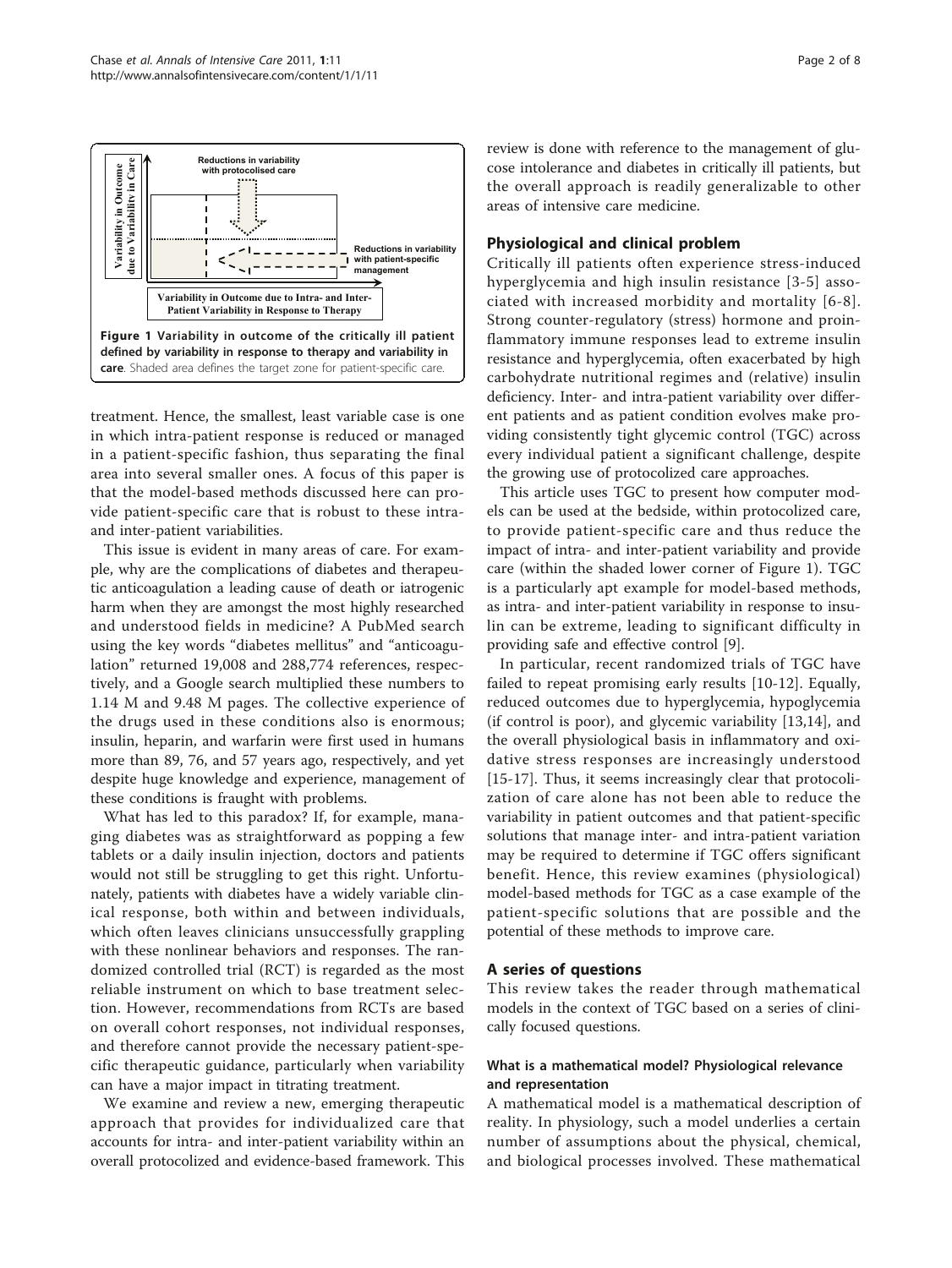<span id="page-2-0"></span>models may vary significantly in their complexity and their objectives. They can range from relatively simple lumped-compartment models [\[18-20\]](#page-5-0) to very complex network representations and finite element models of several million degrees of freedom [\[21,22](#page-5-0)].

For model-based TGC, the models should capture the fundamental underlying physiology as illustrated schematically in Figure 2. In particular, they should capture the transport of exogenous insulin, the production of endogenous insulin, the appearance of endogenous and exogenous carbohydrate as blood glucose, and, critically, both insulin-mediated and insulin-independent uptake of glucose. In addition, insulin-mediated uptake must have the ability to capture inter- and intra-patient variability in the time-varying insulin resistance observed in these patients. The model structure and physiological relevance of Figure 2 is detailed in several references [[23,](#page-5-0)[24](#page-6-0)] and in the appendix in Additional File [1](#page-5-0) with TGC specific modeling details for the interested reader.

In the critical care arena, the use of in silico physiological models is only emerging. However, there are already model-based or model-derived applications for managing sedation [\[25,26](#page-6-0)], cardiovascular diagnosis and therapy [[27,28\]](#page-6-0), mechanical ventilation [[29,30\]](#page-6-0), and the diagnosis of sepsis [\[31](#page-6-0),[32\]](#page-6-0). Particular to TGC, there are already some attempts at modeling for both understanding and implementing TGC [\[23](#page-5-0)[,33](#page-6-0)-[42\]](#page-6-0), with a review of many in [[43](#page-6-0)].

#### What can a model do? Capabilities and limitations

All models have different uses or goals. A model may be used to describe, interpret, predict, or explain [\[18](#page-5-0),[19\]](#page-5-0) a physiological process. Real capabilities depend on the chosen degree of approximation, based on a combination of the knowledge of the physiological processes involved and implementation goal.

However, a model definition is not enough. Model parameter values must be assumed from clinical data or

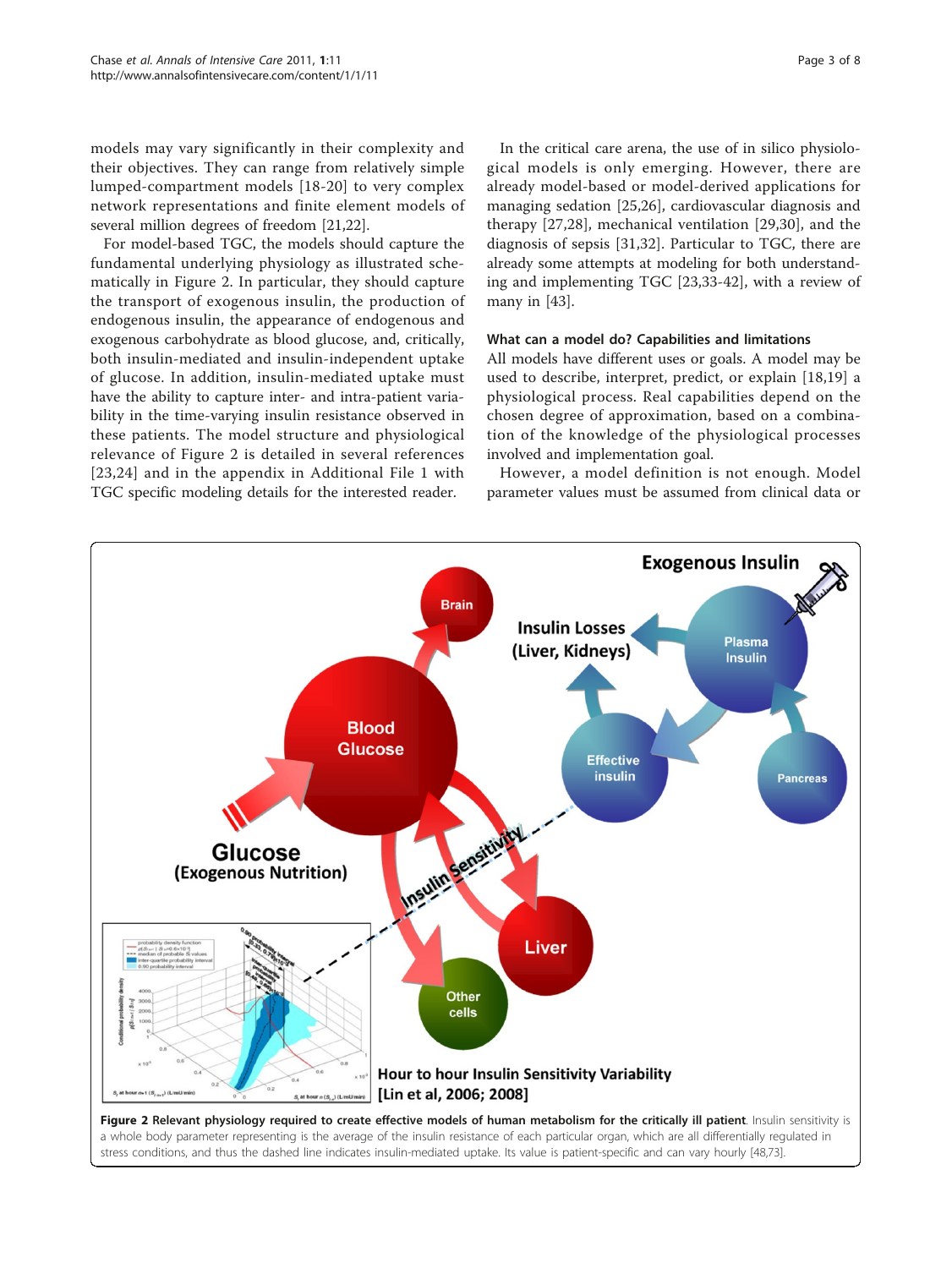reports, or identified (mathematically) from clinical data. These values determine whether the model is generic to a population or (more) patient-specific with parameters identified from a particular patient's data. In reality, most models are a mixture of both approaches, where patient-specific parameters are identified for those parameters critical to the application.

However, once identified, patient-specific models in particular offer a range of potential opportunities, including, for TGC, the:

• Simulation of so-called virtual patients [[41](#page-6-0),[44-48](#page-6-0)] to design [\[33,41](#page-6-0)], analyze [[49,50\]](#page-6-0), or optimize glycemic control methods.

• Implementation at the bedside for patient-specific care in which patient-specific model parameters are identified in real-time to guide care [[34](#page-6-0)-[36](#page-6-0),[40,47,51](#page-6-0)-[53](#page-6-0)].

Equally, metabolic models can be used with patient data to investigate a range of physiological behaviors [[54-56\]](#page-6-0).

In intensive care, patient-specific metabolic model parameters also have been used as sepsis biomarkers because they can accurately reflect the inflammatory status of the patient and severity of illness [[31,32](#page-6-0)]. These studies showed that model-based insulin sensitivity alone could provide 70-80% sensitivity and specificity in assessing sepsis compared with a control cohort, yielding a negative predictive value (NPV) greater than 99%, thus clearly identifying periods where antibiotic therapy was not necessary. Such an outcome thus uses modelbased physiological insight not otherwise available to provide a novel, non-invasive diagnostic.

Similarly, model-based insulin sensitivity has been used to assess the impact of glucocorticoid therapy on glycemic control [[57](#page-6-0)]. In particular, it has been thought that glucocorticoid therapy would significantly increase insulin requirements in TGC based on the results of studies showing significantly increased insulin resistance when given to healthy individuals. However, this modeling showed the effect to be 5-10 times smaller in ICU patients, to be highly patient-specific depending on patient status, and to (overall) have very little impact on TGC dosing requirements, as a result. The ability to discern patient-specific impacts at the bedside using the model can provide significant insight.

Finally, TGC models can be used to assess the quality of control achieved clinically relative to other protocols using virtual patients [\[24,33,46,50\]](#page-6-0). In Suhaimi et al [[50](#page-6-0)] the multi-center Glucontrol trial [\[12](#page-5-0)] protocol was evaluated versus the control achieved with the Specialized Relative Insulin and Nutrition Titration (SPRINT) [\[58](#page-6-0)] protocol. The model and analysis yielded clear directions on protocol compliance and the importance of understanding nutrition delivery in the provision of TGC. It also was able to show a surprising similarity in the inter- and intra-patient metabolic variability of critically ill patients between the centers and studies compared.

Finally, physiologically relevant computer models have a longer, similar history in the broader diabetes field, primarily for research to gain patho-physiological insight rather than direct use in controlling glycemia [[18,](#page-5-0)[54,55](#page-6-0),[59](#page-6-0)-[64\]](#page-7-0).

All models have limitations. Limited bedside data and the quality of the mathematical process used to find model parameters from data (identification method) can have a significant impact on identified parameter accuracy and model performance [\[24](#page-6-0),[64-66](#page-7-0)], as well as entailing specific assumptions [[23](#page-5-0),[24,46](#page-6-0),[67](#page-7-0)]. In particular, models that are not physiologically relevant [\[37\]](#page-6-0) or do not have all the necessary physiology relevant to the patient group to which it is applied [[68](#page-7-0)-[70](#page-7-0)] can yield inaccurate results. These studies failed to capture the enhanced glycemic production and reduced renal and hepatic clearances, the balance of which can dominate the overall metabolic behavior of the critically ill. Similarly, one can over-model a situation with too much complexity and create models that are not useful for implementation. As a result, their predictive ability and use in control was less effective. Such limitations must be rigorously quantified [[23,](#page-5-0)[57\]](#page-6-0) to understand the quality of answer that any given model can provide.

# How do we know that a model is good? Prediction and validation

Making suitable assumptions and choosing a desired degree of approximation do not naturally generate a "good" model. Similarly, being able to find model parameters that ensure it fits a set of clinical data does not make a model valid, except to show that it can capture the dynamics observed clinically. It is critical to validate the model to determine if its performance is acceptable for its intended application.

For designing and/or implementing model-based TGC, where the model is directly used to provide patient-specific advice, it is necessary to ensure the models ability to:

• For design: predict the overall glycemic outcomes (median and variation) of patients and/or cohorts for a (simulated) protocol [[44](#page-6-0),[46](#page-6-0)]

• For implementation: predict the glycemic outcome of a clinical intervention during a relevant 1- to 4-hour timeframe typical of TGC intervention frequencies [\[24,38,46,47,49,50,](#page-6-0)[71](#page-7-0),[72](#page-7-0)].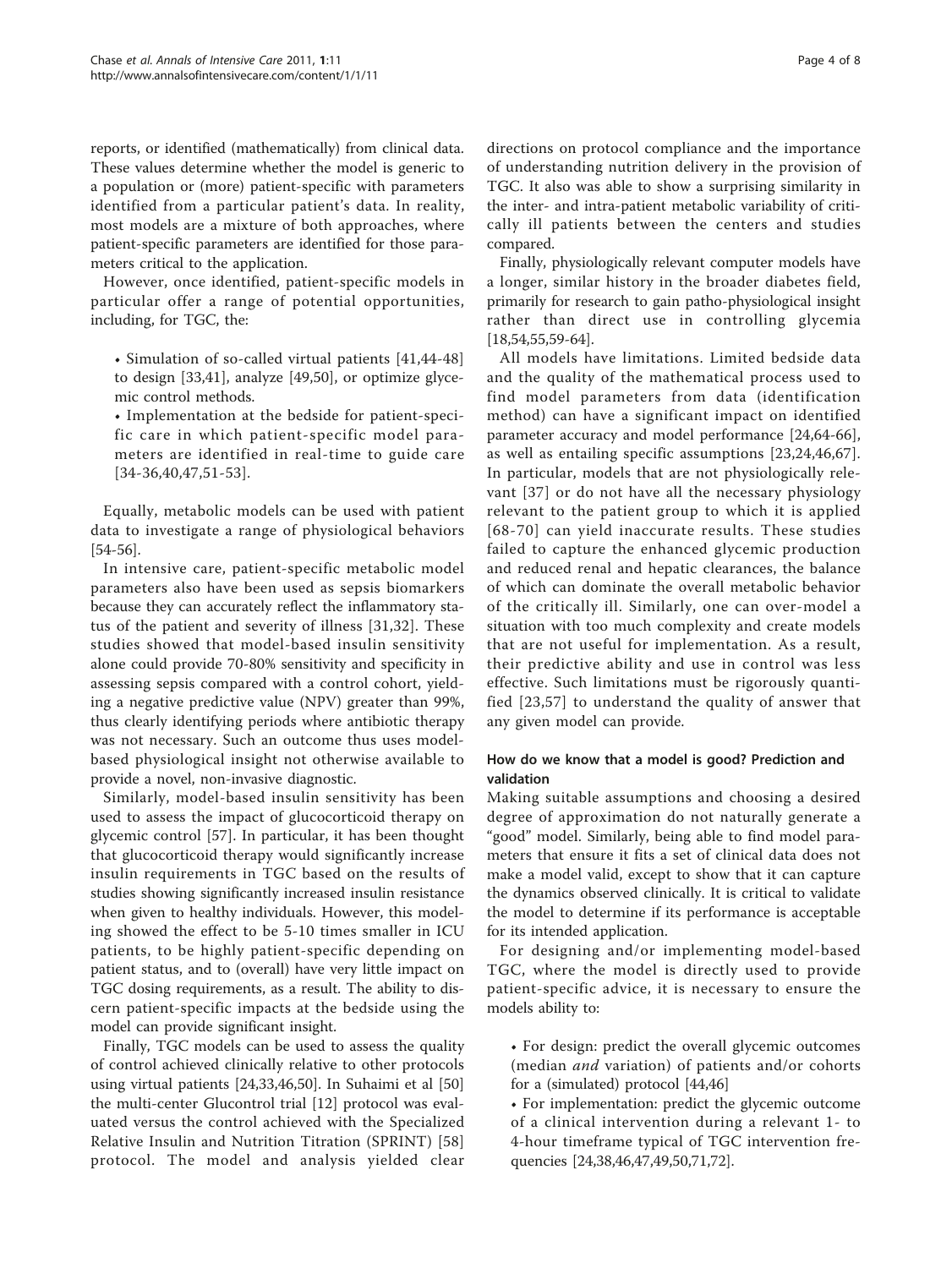These metrics define validity in its ability to capture patient-specific behaviors to a clinically acceptable level (approximately equivalent to measurement error). Errors thus reflect model limitations.

To date, only two ICU focused metabolic model structures have been validated with respect to individual patient-specific predictions (for implementation and design) [\[23](#page-5-0)[,24,39,44,46\]](#page-6-0). Only one has been validated for cohorts [\[46](#page-6-0)].

The specific models in these studies define the critically ill patients by their time varying counter-regulatory and inflammatory status, as seen metabolically via their overall insulin sensitivity or metabolic balance that can vary hourly in acute cases, as illustrated in Figure [2.](#page-2-0) All other parameters were set at population constants following detailed parametric sensitivity studies based on assessing parameters impact on predictive performance [[23,](#page-5-0)[24,48](#page-6-0)]. Hence, the models provide median blood glucose prediction errors for specific interventions that are less than 3-4%. When an independent clinical protocol was simulated on virtual patients created the median cohort and patient glycemia and its variation were captured to within 3% and 5% respectively compared with the original clinical data (see [[46\]](#page-6-0) and appendix). Hence, validate the models and modeling approach, as well as show how they capture, through one main parameter, the metabolic dynamism of the critically ill patient.

# Why use models? Patient-specific insight and care from available data

The time-scale for decision making in the ICU ranges from 1-2 minutes in acute cases to hours for some therapies, such as mechanical ventilation or TGC. It often requires the synthesis of a wide range of patientspecific data across a number of monitors, assays, and physiological systems. Typically, clinicians apply their experience and intuition to make diagnoses and develop treatment plans, based on how they aggregate that data and how it fits their mental model of what they are observing. More specifically, they are using this data and a mental model to estimate occult physiological variables (i.e., make a diagnosis or determine patient state) and from that developing decisions for treatment. Given the range of experience, intuition, and mental models across clinicians, diagnosis is open to error and care can be quite variable.

A validated and relevant physiological model can create a more consistent, high-resolution physiological picture of the overall physiological system that also is potentially more accurate than the clinician's mental model. In particular, computer models and methods offer the ability to aggregate more data and to discern subtle trends in data that may otherwise be easily missed.

For model-based TGC, the patient-specific model variable that determines patient-specific state and response to therapy is the overall, whole body insulin sensitivity [[42,48](#page-6-0)[,73](#page-7-0)]. This value is itself the average of the insulin resistance of each particular organ, each of which is differentially regulated in stress conditions and sets the balance between insulin and nutrition inputs and outcome glycemia. However, given the variations in patient kinetics and levels of these inputs, it is very difficult, if not impossible, for a clinician to review these and arrive at an accurate assessment of its current value. But, without such a value, optimal dosing of insulin, including the effects of insulin saturation, for example, is not possible with any resolution.

Hence, the ability of a validated, physiologically relevant model to provide a patient-specific value and its potential variation in future offers unique insight and potential to optimize interventions that is not otherwise available [[48,](#page-6-0)[72,73\]](#page-7-0). Thus, validated, patient-specific models can test these insights and proposed treatments in silico, before application, improving safety. Because they use existing data and can predict accurately they offer the clinician a window on past and present behaviors, as well as a view of how to customize treatment for optimal future behaviors.

# What are the differences between computer-based, model-based, and model-derived TGC? The model, the implementation, and the level of patient-specificity

There are an increasing number of computer-based TGC protocols that are not model-based [\[74-79](#page-7-0)] and thus do not offer the same physiological insight or "picture." They are, more accurately, an extension of protocolized care in that they take a protocol and put it on the computer. Equally, such protocolized care provides a cohort-based approach that is consistent ("one size fits all") but not necessarily patient-specific. Thus, the main element that differentiates a model-based system is the use of a physiologically relevant, validated model to create a patient-specific picture of patient state and provide patient-specific ("one method fits all") advice.

A hybrid path uses what we denote "model-derived" protocols. The only current example of this approach is the SPRINT protocol [\[58](#page-6-0)]. This paper-based system was created and optimized in silico by using clinically validated models and virtual patients [[33](#page-6-0)[,80\]](#page-7-0). However, it provides patient-specific care, based on its design using the model, within the paper-based abstraction used to provide easy uptake in the ICU.

Hence, the critical difference is that model-based methods implicitly enforce a protocol, but, in their patient-specificity, translate the "one size fits all" approach of a fixed protocol to a "one method fits all" patient-specific form of care. For TGC these methods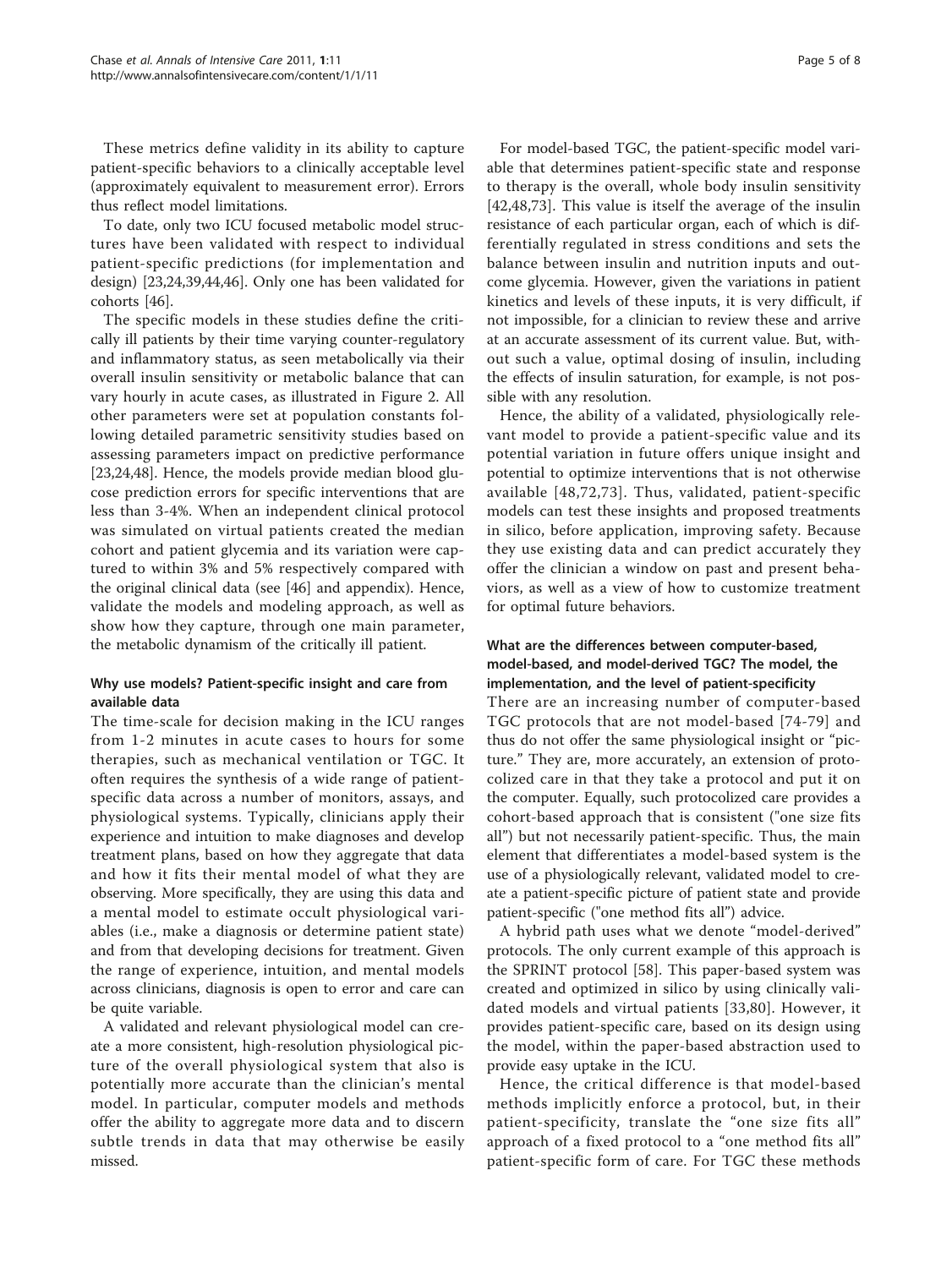<span id="page-5-0"></span>are already (increasingly) proven in both model-derived [[44,58\]](#page-6-0) and model-based [\[36,47,48,52,53](#page-6-0)] formats. Their success is due to their unique ability, when properly modeled and validated, to provide much better, realtime management of both intra- and inter-patient variability that typical non-model-based clinical protocols cannot and, as a result, provide a level of care that is beyond existing clinical protocols.

#### Summary

Models and model-based methods have a lot to offer in a wide range of clinical areas in medicine, and in critical care specifically. Using TGC as an example, they can offer significant physiological insight into patient status and behavior that are not readily available at the bedside or part of the typical, clinical mental model. Hence, they enable the means to develop and implement "one method fits all" patient-specific approaches to diagnosis and care. Their ability to reduce the impact of intra- and inter-patient variability, within a protocolized framework that reduces variability in care, can improve care and outcomes for all patients. Hence, models and model-based methods represent an important area of potentially increasing significance to the practice of critical care medicine, and TGC in particular, in the coming years.

# Additional material

[Additional file 1: A](http://www.biomedcentral.com/content/supplementary/2110-5820-1-11-S1.DOC)ppendix: Metabolic System Model and Insulin Sensitivity (SI). This file contains a full description of the metabolic system model equations, their validation and physiological validity, the methods to identify the model-based insulin sensitivity (SI) parameter, its correlation to gold-standard tests, and, finally, the definition and application of stochastic models of model-based insulin sensitivity (SI).

#### Acknowledgements

Financial support provided by:

Aaron Le Compte: New Zealand Tertiary Education Commission and NZ Foundation for Research Science and Technology Post-Doctoral Fellowship Grant

Sophie Penning: FNRS (Fonds National de la Recherche Scientifique) Research Fellow

#### Author details

<sup>1</sup>Department of Mechanical Engineering, Centre for Bio-Engineering, University of Canterbury, Christchurch, Private Bag 4800, New Zealand <sup>2</sup> Department of Intensive Care, Erasme University Hospital, B1070 Brussels, Belgium <sup>3</sup>Department of Intensive Care, Christchurch Hospital, Christchurch, 8054, New Zealand <sup>4</sup>Cardiovascular Research Centre, Universite de Liege, B4000 Liege, Liege, Belgium

#### Authors' contributions

JGC, GS, TD, JCP, SP, and ALC conceived and developed the review and written manuscript. All authors approved the final manuscript.

#### Competing interests

The authors declare that they have no competing interests.

Received: 2 March 2011 Accepted: 5 May 2011 Published: 5 May 2011

#### References

- 1. Wendon J: Critical care "[normality": individualized versus protocolized](http://www.ncbi.nlm.nih.gov/pubmed/21164402?dopt=Abstract) [care.](http://www.ncbi.nlm.nih.gov/pubmed/21164402?dopt=Abstract) Crit Care Med 2010, 38(10 Suppl):S590-599.
- 2. Kavanagh BP, Meyer LJ: [Normalizing physiological variables in acute](http://www.ncbi.nlm.nih.gov/pubmed/16044251?dopt=Abstract) [illness: five reasons for caution.](http://www.ncbi.nlm.nih.gov/pubmed/16044251?dopt=Abstract) Intensive Care Med 2005, 31(9):1161-1167.
- 3. McCowen KC, Malhotra A, Bistrian BR: [Stress-induced hyperglycemia.](http://www.ncbi.nlm.nih.gov/pubmed/11219223?dopt=Abstract) Crit Care Clin 2001, 17(1):107-124.
- 4. Capes SE, Hunt D, Malmberg K, Gerstein HC: [Stress hyperglycaemia and](http://www.ncbi.nlm.nih.gov/pubmed/10711923?dopt=Abstract) [increased risk of death after myocardial infarction in patients with and](http://www.ncbi.nlm.nih.gov/pubmed/10711923?dopt=Abstract) [without diabetes: a systematic overview.](http://www.ncbi.nlm.nih.gov/pubmed/10711923?dopt=Abstract) Lancet 2000, 355(9206):773-778.
- 5. Black PR, Brooks DC, Bessey PQ, Wolfe RR, Wilmore DW: [Mechanisms of](http://www.ncbi.nlm.nih.gov/pubmed/6751244?dopt=Abstract) [insulin resistance following injury.](http://www.ncbi.nlm.nih.gov/pubmed/6751244?dopt=Abstract) Ann Surg 1982, 196(4):420-435.
- 6. Krinsley JS: [Association between hyperglycemia and increased hospital](http://www.ncbi.nlm.nih.gov/pubmed/14661676?dopt=Abstract) [mortality in a heterogeneous population of critically ill patients.](http://www.ncbi.nlm.nih.gov/pubmed/14661676?dopt=Abstract) Mayo Clin Proc 2003, 78(12):1471-1478.
- 7. Van den Berghe G, Wouters P, Weekers F, Verwaest C, Bruyninckx F, Schetz M, Vlasselaers D, Ferdinande P, Lauwers P, Bouillon R: [Intensive](http://www.ncbi.nlm.nih.gov/pubmed/11794168?dopt=Abstract) [insulin therapy in the critically ill patients.](http://www.ncbi.nlm.nih.gov/pubmed/11794168?dopt=Abstract) N Engl J Med 2001, 345(19):1359-1367.
- 8. Waeschle RM, Moerer O, Hilgers R, Herrmann P, Neumann P, Quintel M: The impact of the severity of sepsis on the risk of hypoglycaemia and glycaemic variability. Crit Care (London) 2008, 12(5):R129.
- 9. Chase JG, Le Compte AJ, Suhaimi F, Shaw GM, Lynn A, Lin J, Pretty CG, Razak N, Parente JD, Hann CE, et al: Tight glycemic control in critical care. The leading role of insulin sensitivity and patient variability: a review and model-based analysis. Comput Methods Programs Biomed 2010, Online Early Release..
- 10. Finfer S, Chittock DR, Su SY, Blair D, Foster D, Dhingra V, Bellomo R, Cook D, Dodek P, Henderson WR, et al: [Intensive versus conventional glucose](http://www.ncbi.nlm.nih.gov/pubmed/19318384?dopt=Abstract) [control in critically ill patients.](http://www.ncbi.nlm.nih.gov/pubmed/19318384?dopt=Abstract) N Engl J Med 2009, 360(13):1283-1297.
- 11. Brunkhorst FM, Engel C, Bloos F, Meier-Hellmann A, Ragaller M, Weiler N, Moerer O, Gruendling M, Oppert M, Grond S, et al: [Intensive insulin](http://www.ncbi.nlm.nih.gov/pubmed/18184958?dopt=Abstract) [therapy and pentastarch resuscitation in severe sepsis.](http://www.ncbi.nlm.nih.gov/pubmed/18184958?dopt=Abstract) N Engl J Med 2008, 358(2):125-139.
- 12. Preiser JC, Devos P, Ruiz-Santana S, Melot C, Annane D, Groeneveld J, Iapichino G, Leverve X, Nitenberg G, Singer P, et al: [A prospective](http://www.ncbi.nlm.nih.gov/pubmed/19636533?dopt=Abstract) [randomized multi-centre controlled trial on tight glucose control by](http://www.ncbi.nlm.nih.gov/pubmed/19636533?dopt=Abstract) [intensive insulin therapy in adult intensive care units: the Glucontrol](http://www.ncbi.nlm.nih.gov/pubmed/19636533?dopt=Abstract) [study.](http://www.ncbi.nlm.nih.gov/pubmed/19636533?dopt=Abstract) Intensive Care Med 2009, 35(10):1738-1748.
- 13. Egi M, Bellomo R, Stachowski E, French CJ, Hart G: [Variability of blood](http://www.ncbi.nlm.nih.gov/pubmed/16871057?dopt=Abstract) glucose [concentration and short-term mortality in critically ill patients.](http://www.ncbi.nlm.nih.gov/pubmed/16871057?dopt=Abstract) Anesthesiology 2006, 105(2):244-252.
- 14. Bagshaw SM, Bellomo R, Jacka MJ, Egi M, Hart GK, George C: [The impact of](http://www.ncbi.nlm.nih.gov/pubmed/19534781?dopt=Abstract) [early hypoglycemia and blood glucose variability on outcome in critical](http://www.ncbi.nlm.nih.gov/pubmed/19534781?dopt=Abstract) [illness.](http://www.ncbi.nlm.nih.gov/pubmed/19534781?dopt=Abstract) Crit Care 2009, 13(3):R91.
- 15. Brownlee M: [Biochemistry and molecular cell biology of diabetic](http://www.ncbi.nlm.nih.gov/pubmed/11742414?dopt=Abstract) [complications.](http://www.ncbi.nlm.nih.gov/pubmed/11742414?dopt=Abstract) Nature 2001, 414(6865):813-820.
- 16. Dandona P, Chaudhuri A, Ghanim H, Mohanty P: [Anti-inflammatory effects](http://www.ncbi.nlm.nih.gov/pubmed/17224874?dopt=Abstract) [of insulin and pro-inflammatory effects of glucose: relevance to the](http://www.ncbi.nlm.nih.gov/pubmed/17224874?dopt=Abstract) [management of acute myocardial infarction and other acute coronary](http://www.ncbi.nlm.nih.gov/pubmed/17224874?dopt=Abstract) [syndromes.](http://www.ncbi.nlm.nih.gov/pubmed/17224874?dopt=Abstract) Rev Cardiovasc Med 2006, 7(Suppl 2):S25-34.
- 17. Langouche L, Vanhorebeek I, Vlasselaers D, Vander Perre S, Wouters PJ, Skogstrand K, Hansen TK, Van den Berghe G: [Intensive insulin therapy](http://www.ncbi.nlm.nih.gov/pubmed/16075063?dopt=Abstract) [protects the endothelium of critically ill patients.](http://www.ncbi.nlm.nih.gov/pubmed/16075063?dopt=Abstract) J Clin Invest 2005, 115(8):2277-2286.
- 18. Carson ER, Cobelli C: Modelling methodology for physiology and medicine. Acad Press Series Biomed Eng 2001, xiv:421.
- 19. Keener JP, Sneyd J: Mathematical Physiology New York: Springer; 1998.
- 20. Smith BW, Chase JG, Nokes RI, Shaw GM, Wake G: [Minimal haemodynamic](http://www.ncbi.nlm.nih.gov/pubmed/15036180?dopt=Abstract) [system model including ventricular interaction and valve dynamics.](http://www.ncbi.nlm.nih.gov/pubmed/15036180?dopt=Abstract) Med Eng Phys 2004, 26(2):131-139.
- 21. Kerckhoffs RC, Neal ML, Gu Q, Bassingthwaighte JB, Omens JH, McCulloch AD: [Coupling of a 3D finite element model of cardiac](http://www.ncbi.nlm.nih.gov/pubmed/17111210?dopt=Abstract) [ventricular mechanics to lumped systems models of the systemic and](http://www.ncbi.nlm.nih.gov/pubmed/17111210?dopt=Abstract) [pulmonic circulation.](http://www.ncbi.nlm.nih.gov/pubmed/17111210?dopt=Abstract) Ann Biomed Eng 2007, 35(1):1-18.
- 22. Hunter PJ, Nielsen PM, Smaill BH, LeGrice IJ, Hunter IW: [An anatomical](http://www.ncbi.nlm.nih.gov/pubmed/1486783?dopt=Abstract) [heart model with applications to myocardial activation and ventricular](http://www.ncbi.nlm.nih.gov/pubmed/1486783?dopt=Abstract) [mechanics.](http://www.ncbi.nlm.nih.gov/pubmed/1486783?dopt=Abstract) Crit Rev Biomed Eng 1992, 20(5-6):403-426.
- 23. Lin J, Razak NN, Pretty CG, Le Compte A, Docherty P, Parente JD, Shaw GM, Hann CE, Geoffrey Chase J: A physiological Intensive control insulin-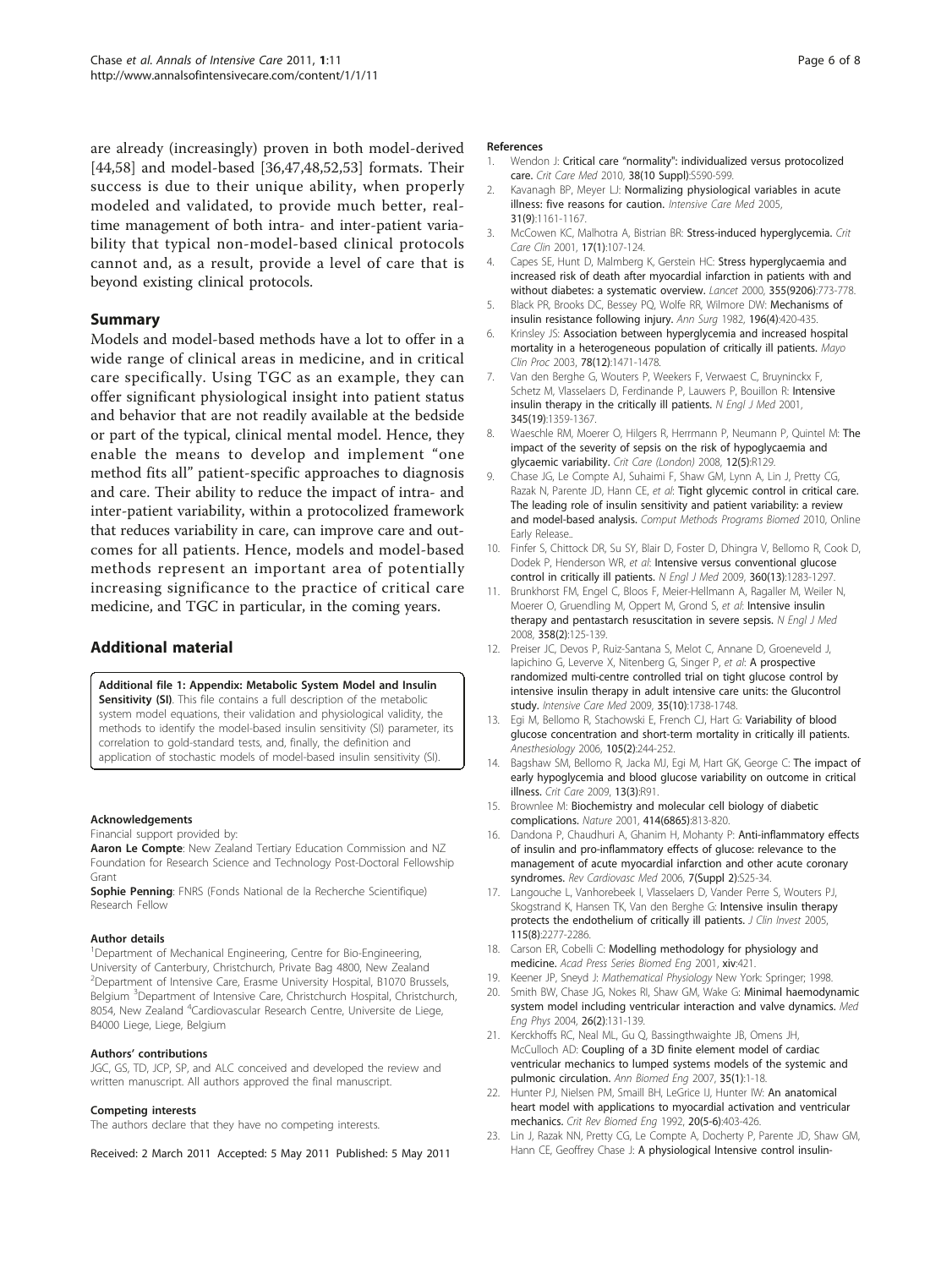<span id="page-6-0"></span>nutrition-glucose (ICING) model validated in critically ill patients. Comput Methods Programs Biomed 2011.

- 24. Hann CE, Chase JG, Lin J, Lotz T, Doran CV, Shaw GM: [Integral-based](http://www.ncbi.nlm.nih.gov/pubmed/15721654?dopt=Abstract) [parameter identification for long-term dynamic verification of a glucose](http://www.ncbi.nlm.nih.gov/pubmed/15721654?dopt=Abstract)[insulin system model.](http://www.ncbi.nlm.nih.gov/pubmed/15721654?dopt=Abstract) Comput Methods Programs Biomed 2005, 77(3):259-270.
- 25. Rudge AD, Chase JG, Shaw GM, Lee D: [Physiological modelling of](http://www.ncbi.nlm.nih.gov/pubmed/15869894?dopt=Abstract) [agitation-sedation dynamics.](http://www.ncbi.nlm.nih.gov/pubmed/15869894?dopt=Abstract) Med Eng Phys 2006, 28(1):49-59.
- 26. Chase JG, Rudge AD, Shaw GM, Wake GC, Lee D, Hudson IL, Johnston L: [Modeling and control of the agitation-sedation cycle for critical care](http://www.ncbi.nlm.nih.gov/pubmed/15234682?dopt=Abstract) [patients.](http://www.ncbi.nlm.nih.gov/pubmed/15234682?dopt=Abstract) Med Eng Phys 2004, 26(6):459-471.
- 27. Starfinger C, Chase JG, Hann CE, Shaw GM, Lambert P, Smith BW, Sloth E, Larsson A, Andreassen S, Rees S: [Prediction of hemodynamic changes](http://www.ncbi.nlm.nih.gov/pubmed/18472180?dopt=Abstract) [towards PEEP titrations at different volemic levels using a minimal](http://www.ncbi.nlm.nih.gov/pubmed/18472180?dopt=Abstract) [cardiovascular model.](http://www.ncbi.nlm.nih.gov/pubmed/18472180?dopt=Abstract) Comput Methods Programs Biomed 2008, 91(2):128-134.
- 28. Starfinger C, Hann CE, Chase JG, Desaive T, Ghuysen A, Shaw GM: [Model](http://www.ncbi.nlm.nih.gov/pubmed/17478006?dopt=Abstract)[based cardiac diagnosis of pulmonary embolism.](http://www.ncbi.nlm.nih.gov/pubmed/17478006?dopt=Abstract) Comput Methods Programs Biomed 2007, 87(1):46-60.
- 29. Sundaresan A, Yuta T, Hann CE, Geoffrey Chase J, Shaw GM: [A minimal](http://www.ncbi.nlm.nih.gov/pubmed/19327863?dopt=Abstract) [model of lung mechanics and model-based markers for optimizing](http://www.ncbi.nlm.nih.gov/pubmed/19327863?dopt=Abstract) [ventilator treatment in ARDS patients.](http://www.ncbi.nlm.nih.gov/pubmed/19327863?dopt=Abstract) Comput Methods Programs Biomed 2009, 95(2):166-80.
- 30. Sundaresan A, Chase JG, Hann CE, Shaw GM: [Cardiac output estimation](http://www.ncbi.nlm.nih.gov/pubmed/21108836?dopt=Abstract) [using pulmonary mechanics in mechanically ventilated patients.](http://www.ncbi.nlm.nih.gov/pubmed/21108836?dopt=Abstract) Biomed Eng Online 2010, 9(1):80.
- 31. Blakemore A, Wang S, LeCompte A, Wong X, Shaw G, Lin J, Lotz T, Hann C, Chase J: Model-based insulin sensitivity as a sepsis diagnostic in critical care. J Diabetes Sci Technol (JoDST) 2008, 2(3):468-477.
- 32. Lin J, Parente JD, Chase JG, Shaw GM, Blakemore AJ, Lecompte AJ, Pretty C, Razak NN, Lee DS, Hann CE, et al: Development of a model-based clinical sepsis biomarker for critically ill patients. Comput Methods Programs Biomed 2010.
- 33. Lonergan T, LeCompte A, Willacy M, Chase JG, Shaw GM, Wong XW, Lotz T, Lin J, Hann CE: [A simple insulin-nutrition protocol for tight glycemic](http://www.ncbi.nlm.nih.gov/pubmed/16734549?dopt=Abstract) [control in critical illness: development and protocol comparison.](http://www.ncbi.nlm.nih.gov/pubmed/16734549?dopt=Abstract) Diabetes Technol Ther 2006, 8(2):191-206.
- 34. Chase JG, Shaw GM, Lin J, Doran CV, Hann C, Lotz T, Wake GC, Broughton B: [Targeted glycemic reduction in critical care using closed](http://www.ncbi.nlm.nih.gov/pubmed/15857229?dopt=Abstract)[loop control.](http://www.ncbi.nlm.nih.gov/pubmed/15857229?dopt=Abstract) Diabetes Technol Ther 2005, 7(2):274-282.
- 35. Blaha J, Kopecky P, Matias M, Hovorka R, Kunstyr J, Kotulak T, Lips M, Rubes D, Stritesky M, Lindner J, et al: [Comparison of three protocols for](http://www.ncbi.nlm.nih.gov/pubmed/19196894?dopt=Abstract) [tight glycemic control in cardiac surgery patients.](http://www.ncbi.nlm.nih.gov/pubmed/19196894?dopt=Abstract) Diabetes Care 2009, 32(5):757-761.
- 36. Plank J, Blaha J, Cordingley J, Wilinska ME, Chassin LJ, Morgan C, Squire S, Haluzik M, Kremen J, Svacina S, et al: Multicentric, [randomized, controlled](http://www.ncbi.nlm.nih.gov/pubmed/16443872?dopt=Abstract) [trial to evaluate blood glucose control by the model predictive control](http://www.ncbi.nlm.nih.gov/pubmed/16443872?dopt=Abstract) [algorithm versus routine glucose management protocols in intensive](http://www.ncbi.nlm.nih.gov/pubmed/16443872?dopt=Abstract) [care unit patients.](http://www.ncbi.nlm.nih.gov/pubmed/16443872?dopt=Abstract) Diabetes Care 2006, 29(2):271-276.
- 37. Van Herpe T, Espinoza M, Pluymers B, Goethals I, Wouters P, Van den Berghe G, De Moor B: [An adaptive input-output modeling approach for](http://www.ncbi.nlm.nih.gov/pubmed/17028401?dopt=Abstract) [predicting the glycemia of critically ill patients.](http://www.ncbi.nlm.nih.gov/pubmed/17028401?dopt=Abstract) Physiol Meas 2006, 27(11):1057-1069.
- 38. Pielmeier U, Andreassen S, Nielsen BS, Chase JG, Haure P: [A simulation](http://www.ncbi.nlm.nih.gov/pubmed/19632735?dopt=Abstract) [model of insulin saturation and glucose balance for glycemic](http://www.ncbi.nlm.nih.gov/pubmed/19632735?dopt=Abstract) [control in ICU patients.](http://www.ncbi.nlm.nih.gov/pubmed/19632735?dopt=Abstract) Comput Methods Programs Biomed 2010, 97(3):211-222.
- 39. Pielmeier U, Andreassen S, Juliussen B, Chase JG, Nielsen BS, Haure P: [The](http://www.ncbi.nlm.nih.gov/pubmed/19926251?dopt=Abstract) [Glucosafe system for tight glycemic control in critical care: a pilot](http://www.ncbi.nlm.nih.gov/pubmed/19926251?dopt=Abstract) [evaluation study.](http://www.ncbi.nlm.nih.gov/pubmed/19926251?dopt=Abstract) J Crit Care 2010, 25(1):97-104.
- 40. Hovorka R, Kremen J, Blaha J, Matias M, Anderlova K, Bosanska L, Roubicek T, Wilinska ME, Chassin LJ, Svacina S, et al: [Blood glucose control](http://www.ncbi.nlm.nih.gov/pubmed/17550955?dopt=Abstract) [by a model predictive control algorithm with variable sampling rate](http://www.ncbi.nlm.nih.gov/pubmed/17550955?dopt=Abstract) [versus a routine glucose management protocol in cardiac surgery](http://www.ncbi.nlm.nih.gov/pubmed/17550955?dopt=Abstract) [patients: a randomized controlled trial.](http://www.ncbi.nlm.nih.gov/pubmed/17550955?dopt=Abstract) J Clin Endocrinol Metab 2007, 92(8):2960-2964.
- 41. Wilinska ME, Chassin L, Hovorka R: [In silico testing](http://www.ncbi.nlm.nih.gov/pubmed/19885206?dopt=Abstract)-impact on the [progress of the closed loop insulin infusion for critically ill patients](http://www.ncbi.nlm.nih.gov/pubmed/19885206?dopt=Abstract) [project.](http://www.ncbi.nlm.nih.gov/pubmed/19885206?dopt=Abstract) J Diabetes Sci Technol 2008, 2(3):417-423.
- 42. Hovorka R, Chassin LJ, Ellmerer M, Plank J, Wilinska ME: [A simulation model](http://www.ncbi.nlm.nih.gov/pubmed/18641427?dopt=Abstract) [of glucose regulation in the critically ill.](http://www.ncbi.nlm.nih.gov/pubmed/18641427?dopt=Abstract) Physiol Meas 2008, 29(8):959-978.
- 43. Chase J, Shaw GM, Wong XW, Lotz T, Lin J, Hann CE: Model-based glycaemic control in critical care - a review of the state of the possible. Biomed Signal Process Control 2006, 1(1):3-21.
- 44. Chase JG, Shaw GM, Lotz T, LeCompte A, Wong J, Lin J, Lonergan T, Willacy M, Hann CE: [Model-based insulin and nutrition administration for](http://www.ncbi.nlm.nih.gov/pubmed/17979649?dopt=Abstract) [tight glycaemic control in critical care.](http://www.ncbi.nlm.nih.gov/pubmed/17979649?dopt=Abstract) Curr Drug Deliv 2007, 4(4):283-296.
- 45. Chase J, LeCompte A, Shaw G, Blakemore A, Wong J, Lin J, Hann C: A benchmark data set for model-based glycemic control in critical care. J Diabetes Sci Technol (JoDST) 2008, 24(4):584-594.
- 46. Chase JG, Suhaimi F, Penning S, Preiser JC, Le Compte AJ, Lin J, Pretty CG, Shaw GM, Moorhead KT, Desaive T: [Validation of a model-based virtual](http://www.ncbi.nlm.nih.gov/pubmed/21156053?dopt=Abstract) [trials method for tight glycemic control in intensive care.](http://www.ncbi.nlm.nih.gov/pubmed/21156053?dopt=Abstract) Biomed Eng Online 2010, 9:84.
- 47. LeCompte A, Chase J, Lynn A, Hann C, Shaw G, Wong X, Lin J: Blood glucose controller for neonatal intensive care: virtual trials development and 1st clinical trials. J Diabetes Sci Technol (JoDST) 2009, 3(5):1066-1081.
- 48. Lin J, Lee D, Chase JG, Shaw GM, Le Compte A, Lotz T, Wong J, Lonergan T, Hann CE: [Stochastic modelling of insulin sensitivity and](http://www.ncbi.nlm.nih.gov/pubmed/17544541?dopt=Abstract) [adaptive glycemic control for critical care.](http://www.ncbi.nlm.nih.gov/pubmed/17544541?dopt=Abstract) Comput Methods Programs Biomed 2008, 89(2):141-152.
- 49. Pielmeier U, Chase J, Andreassen S, Haure P, Nielsen B, Shaw G: Prediction validation of two glycaemic control models in critical care. 17th IFAC World Congress (IFAC WC2008): July 6-11 2008; Seoul, Korea 2008, 8074-8079.
- 50. Suhaimi F, Le Compte A, Preiser JC, Shaw GM, Massion P, Radermecker R, Pretty C, Lin J, Desaive T, Chase JG: [What makes tight glycemic control](http://www.ncbi.nlm.nih.gov/pubmed/20307388?dopt=Abstract) [\(TGC\) tight? The impact of variability and nutrition in 2 clinical studies.](http://www.ncbi.nlm.nih.gov/pubmed/20307388?dopt=Abstract) J Diabetes Sci Technol 2010, 4(2):284-298.
- 51. Chase JG, Shaw GM, Lin J, Doran CV, Hann C, Robertson MB, Browne PM, Lotz T, Wake GC, Broughton B: [Adaptive bolus-based targeted glucose](http://www.ncbi.nlm.nih.gov/pubmed/15603999?dopt=Abstract) [regulation of hyperglycaemia in critical care.](http://www.ncbi.nlm.nih.gov/pubmed/15603999?dopt=Abstract) Med Eng Phys 2005, 27(1):1-11.
- 52. Wong XW, Singh-Levett I, Hollingsworth LJ, Shaw GM, Hann CE, Lotz T, Lin J, Wong OS, Chase JG: [A novel, model-based insulin and nutrition](http://www.ncbi.nlm.nih.gov/pubmed/16734548?dopt=Abstract) [delivery controller for glycemic regulation in critically ill patients.](http://www.ncbi.nlm.nih.gov/pubmed/16734548?dopt=Abstract) Diabetes Technol Ther 2006, 8(2):174-190.
- 53. Wong XW, Chase JG, Shaw GM, Hann CE, Lotz T, Lin J, Singh-Levett I, Hollingsworth LJ, Wong OS, Andreassen S: [Model predictive glycaemic](http://www.ncbi.nlm.nih.gov/pubmed/16343972?dopt=Abstract) [regulation in critical illness using insulin and nutrition input: a pilot](http://www.ncbi.nlm.nih.gov/pubmed/16343972?dopt=Abstract) [study.](http://www.ncbi.nlm.nih.gov/pubmed/16343972?dopt=Abstract) Med Eng Phys 2006, 28(7):665-681.
- 54. Dalla Man C, Caumo A, Basu R, Rizza R, Toffolo G, Cobelli C: [Minimal model](http://www.ncbi.nlm.nih.gov/pubmed/15138152?dopt=Abstract) [estimation of glucose absorption and insulin sensitivity from oral test:](http://www.ncbi.nlm.nih.gov/pubmed/15138152?dopt=Abstract) [validation with a tracer method.](http://www.ncbi.nlm.nih.gov/pubmed/15138152?dopt=Abstract) Am J Physiol Endocrinol Metab 2004, 287(4):E637-E643.
- 55. Dalla Man C, Campioni M, Polonsky KS, Basu R, Rizza RA, Toffolo G, Cobelli C: [Two-hour seven-sample oral glucose tolerance test and meal](http://www.ncbi.nlm.nih.gov/pubmed/16249454?dopt=Abstract) [protocol: minimal model assessment of beta-cell responsivity and insulin](http://www.ncbi.nlm.nih.gov/pubmed/16249454?dopt=Abstract) [sensitivity in nondiabetic individuals.](http://www.ncbi.nlm.nih.gov/pubmed/16249454?dopt=Abstract) Diabetes 2005, 54(11):3265-3273.
- 56. Thorsteinsson B: [Kinetic models for insulin disappearance from plasma in](http://www.ncbi.nlm.nih.gov/pubmed/2188802?dopt=Abstract) [man.](http://www.ncbi.nlm.nih.gov/pubmed/2188802?dopt=Abstract) Dan Med Bull 1990, 37(2):143-153.
- 57. Pretty C, Chase JG, Lin J, Shaw GM, Le Compte A, Razak N, Parente JD: Impact of glucocorticoids on insulin resistance in the critically ill. Comput Methods Programs Biomed 2011.
- 58. Chase JG, Shaw G, Le Compte A, Lonergan T, Willacy M, Wong XW, Lin J, Lotz T, Lee D, Hann C: [Implementation and evaluation of the SPRINT](http://www.ncbi.nlm.nih.gov/pubmed/18412978?dopt=Abstract) [protocol for tight glycaemic control in critically ill patients: a clinical](http://www.ncbi.nlm.nih.gov/pubmed/18412978?dopt=Abstract) [practice change.](http://www.ncbi.nlm.nih.gov/pubmed/18412978?dopt=Abstract) Crit Care 2008, 12(2):R49.
- 59. Bergman RN, Prager R, Volund A, Olefsky JM: [Equivalence of the insulin](http://www.ncbi.nlm.nih.gov/pubmed/3546379?dopt=Abstract) [sensitivity index in man derived by the minimal model method and the](http://www.ncbi.nlm.nih.gov/pubmed/3546379?dopt=Abstract) [euglycemic glucose clamp.](http://www.ncbi.nlm.nih.gov/pubmed/3546379?dopt=Abstract) J Clin Invest 1987, 79(3):790-800.
- 60. Kovatchev BP, Breton M, Man CD, Cobelli C: In Silico Preclinical Trials: a proof of concept in closed-loop control of type 1 diabetes. J Diabetes Sci Technol (Online) 2009, 3(1):44-55.
- 61. Lehmann ED, Deutsch T: [A physiological model of glucose-insulin](http://www.ncbi.nlm.nih.gov/pubmed/1588781?dopt=Abstract) [interaction in type 1 diabetes mellitus.](http://www.ncbi.nlm.nih.gov/pubmed/1588781?dopt=Abstract) J Biomed Eng 1992, 14(3):235-242.
- 62. Lehmann ED: [AIDA: a computer-based interactive educational diabetes](http://www.ncbi.nlm.nih.gov/pubmed/9677952?dopt=Abstract) [simulator.](http://www.ncbi.nlm.nih.gov/pubmed/9677952?dopt=Abstract) Diabetes Educator 1998, 24(3):341.
- 63. Arleth T, Andreassen S, Federici MO, Benedetti MM: [A model of the](http://www.ncbi.nlm.nih.gov/pubmed/10837908?dopt=Abstract) [endogenous glucose balance incorporating the characteristics of](http://www.ncbi.nlm.nih.gov/pubmed/10837908?dopt=Abstract) [glucose transporters.](http://www.ncbi.nlm.nih.gov/pubmed/10837908?dopt=Abstract) Comput Methods Programs Biomed 2000, 62(3):219-234.